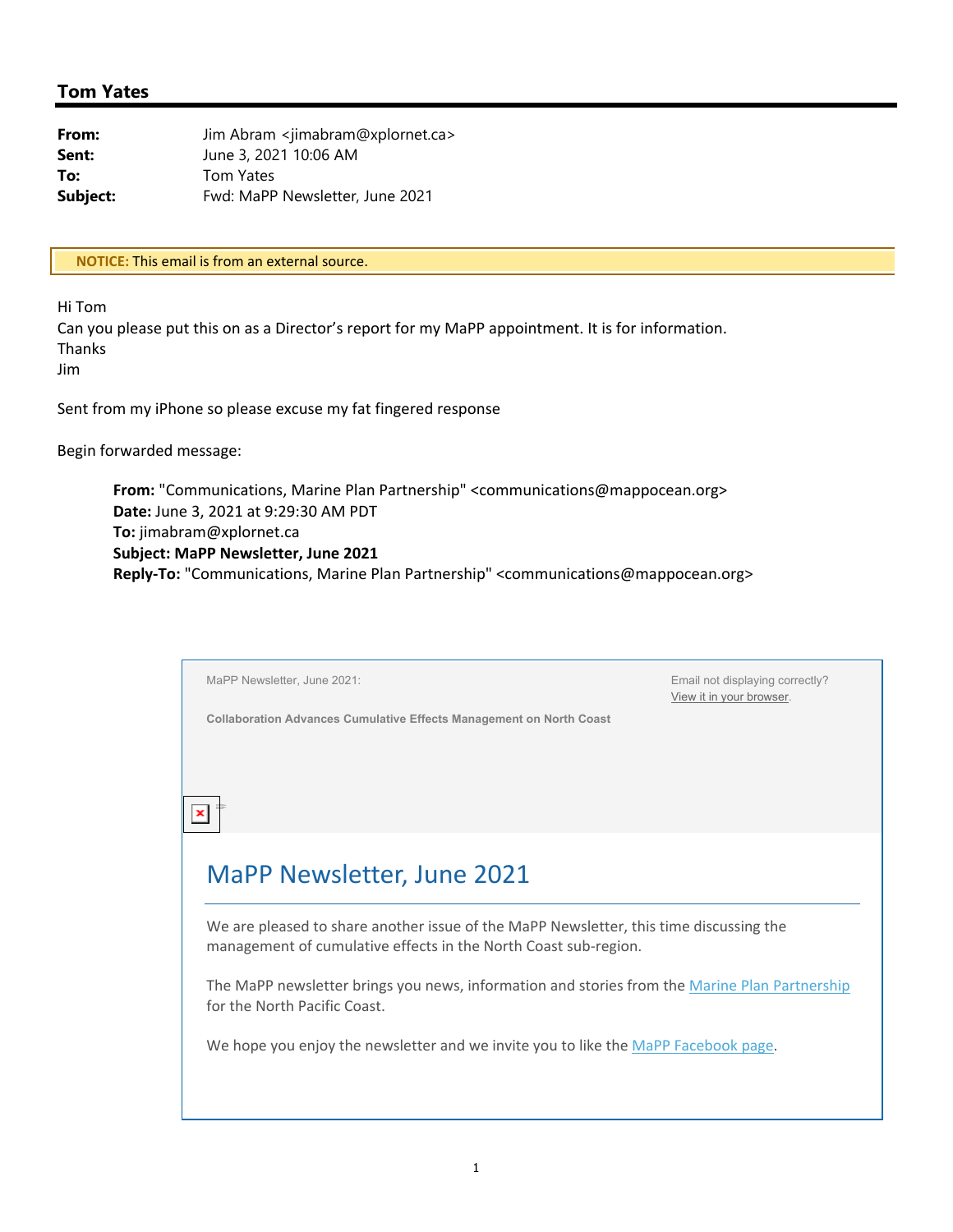DEVELOPING LOCAL EXPERTISE: Warren Bolton, a Kitsumkalum band member, GIS technician, and drone operator, undertakes eelgrass survey work near Ridley Island on the North Coast. Bolton's involvement with MaPP's CE project dovetailed perfectly with formal studies in the sciences. Photo credit: Quinton Ball

 $\pmb{\times}$ 

## **Collaboration Advances Cumulative Effects Management on North Coast**

Marine plan implementation on the North Coast is getting a boost thanks to collaboration between the Marine Plan Partnership (MaPP) and the North Coast Environmental Stewardship Initiative (ESI) —a B.C. government initiative that was created to address First Nations' environmental concerns around resource development.

In 2017, the two groups informally merged into one team to accomplish a shared goal: Technically build out and fully implement a cumulative effects framework to monitor, assess, and manage the impacts of industrial and non-industrial development on the North Coast. Cumulative effects are the changes in environmental, social, economic, health and cultural values as a result of the combined effect of present, past and reasonably foreseeable human actions or natural events (MaPP, 2016). The project team includes representation from North Coast First Nations (Gitga'at, Gitxaala, Haisla, Kitselas, Kitsumkalum, and Metlakatla) and the Province of B.C.

A convergence of MaPP and ESI work on cumulative effects on the North Coast began in 2015. MaPP had already begun implementing its North Coast Marine Plan. Federal agencies (such as Environment and Climate Change Canada, Fisheries and Oceans Canada, and the Impact Assessment Agency of Canada) and provincial resource ministries (such as the Ministry of Energy, Mines and Low Carbon Innovation and the Ministry of Forests, Lands, Natural Resource Operations and Rural Development) were responding to the need for cumulative effects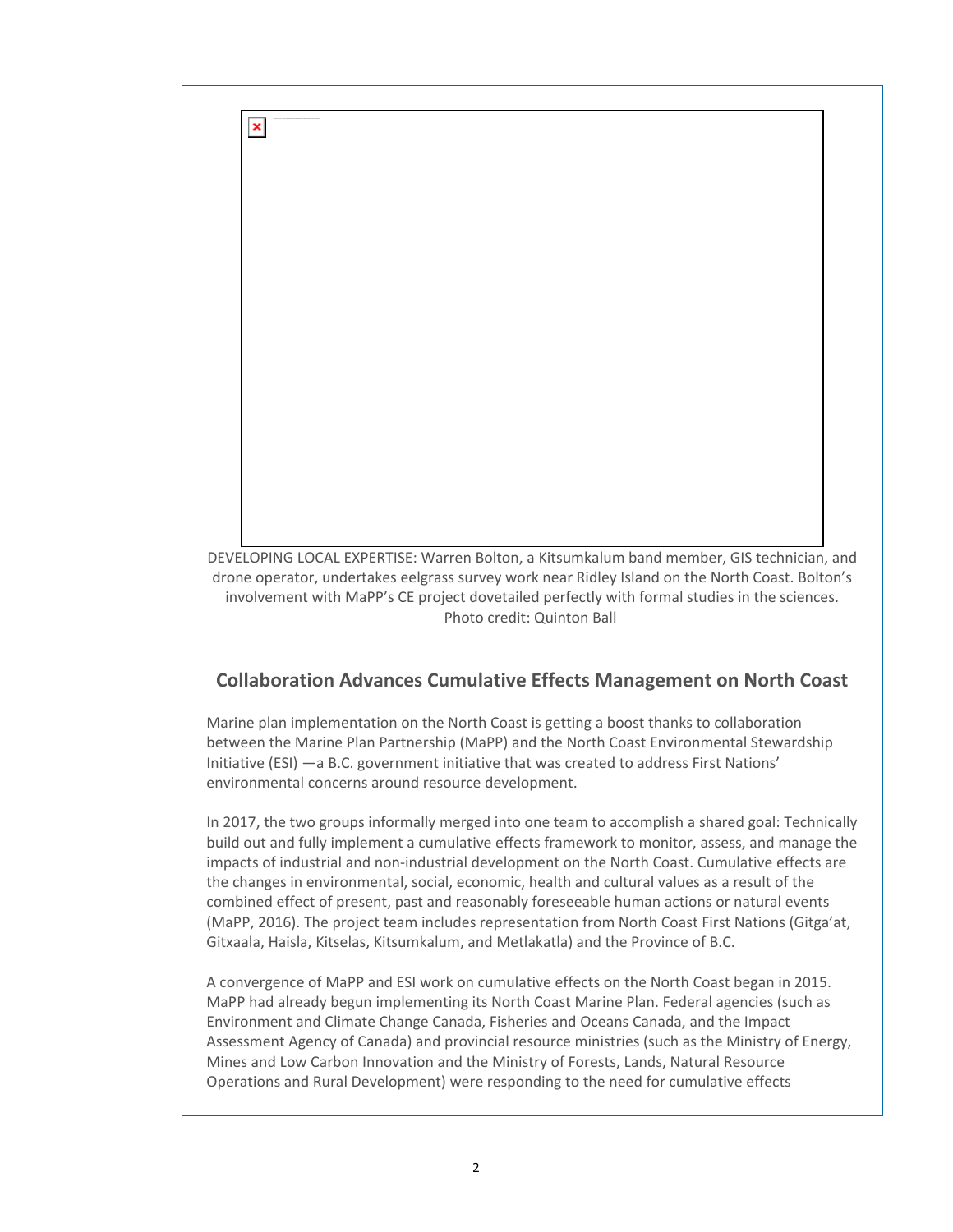monitoring and deeper involvement of First Nations in decisions about coastal development projects—particularly, liquefied natural gas. With so many of the same people involved in related discussions, it made sense to bring them together.

Maya Paul, Program Director of Cumulative Effects Strategic Initiatives for the North Coast‐ Skeena First Nations Stewardship Society, co-manages the integrated MaPP and ESI North Coast Cumulative Effects Program. According to Paul, a key consideration for the North Coast Nations' engagement in monitoring and assessment projects was their desire for the work to lead to decision‐making and action. "North Coast First Nations knew cumulative effects were important but were approaching it independently. They knew they needed to work together, and with other governments, to achieve stronger and more meaningful outcomes."

Team members are thoughtfully incorporating relevant learnings to support monitoring, assessment, and management of cumulative effects on core values of common importance. They're currently focused on four values that were prioritised as a starting point: Aquatic Habitats (Estuaries, with a focus on the Skeena Estuary); Salmon; Food Security (with a focus on harvested foods); and Access to Resources (for social and cultural uses). Rebecca Martone, a provincial marine biologist on the North Coast Cumulative Effects project team, notes how important it is to assess interconnected indicators for the values they're working on. "By developing and selecting indicators in parallel for habitats, key species, cultural values, and human wellbeing, we really start to understand the complexities in the methodologies required to assess cumulative effects, and how indicators can inform more than one value and thus create efficiencies for how those factors are considered in decision‐making."

 $\pmb{\times}$ 

MARINE BIODIVERSITY IN THE NORTH COAST: Abalone, otherwise known as sea snails, are a species at risk of extinction and are just one of many marine species that rely on healthy kelp forests in the North Coast. Photo credit: Maya Paul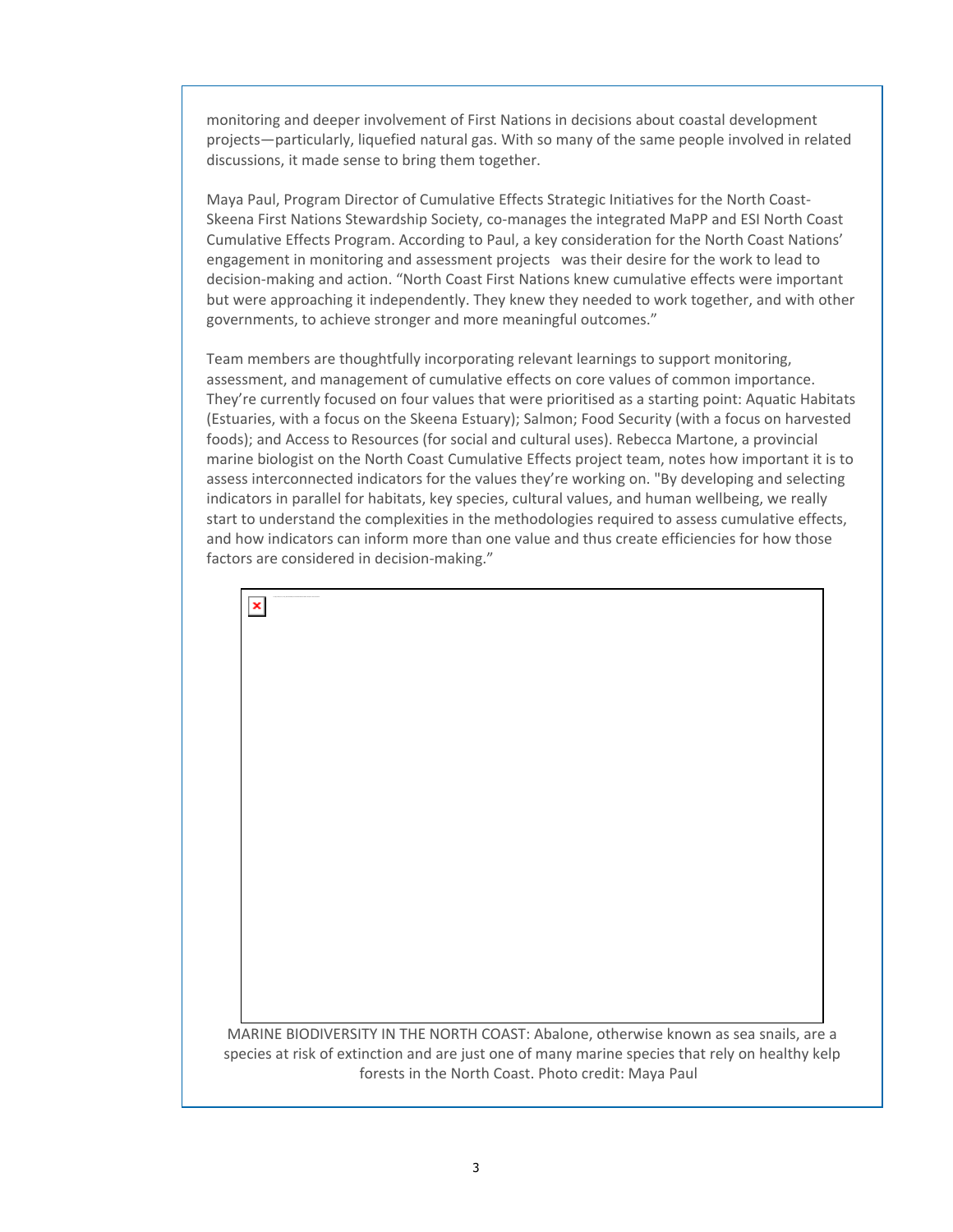Continued effort and dedication of team members has resulted in steady progress on each of the values. For example, a North Coast data management system has been developed to enable project team members to contribute, house, aggregate, analyze, and visualise a wide range of regional monitoring data to support decision-making. In addition to identifying a suite of indicators for the Aquatic Habitats (Estuaries) and Food Security & Access to Resources values, the Project Team has developed protocols that will set the procedures and standards for conducting assessments of the condition of the value now and in the future. They've developed a suite of indicators and implemented a survey to gather insights from North Coast First Nations community members on the Food Security & Access to Resources values. Quinton Ball, a Terrace‐based environmental scientist contracted by Kitsumkalum Nation, explains: " Good indicators should serve as meaningful metrics that can be used to measure and understand change and enable affordable collection of standardised data that are useful for a variety of purposes." Adds Ball, "Good indicators reveal important changes before we notice them."

A current condition assessment of the Skeena Estuary value and a cumulative effects assessment of Food Security & Access to Resources values were completed in early 2021, which led to the development of a suite of interim recommendations that the team has begun to implement this year. A field monitoring project, designed to support assessment of the Skeena estuary, is now into its fifth year. The field program has realized many accomplishments, including training and engaging First Nations technicians in the marine environment, leveraging and building capacity in First Nations' stewardship offices and improving the effectiveness of monitoring by utilising local knowledge in the design of the program. This has resulted in the collection of four years of data to serve as a beginning baseline for assessments. The team has also framed the scope of the initial assessment of the salmon value and began work on it at the end of 2020.

Heather Johnston, with the Environmental Stewardship Initiative Branch of the Ministry of Energy, Mines, and Low Carbon Innovation, co-manages the integrated Cumulative Effects program. She feels the project's value extends far beyond the North Coast region. "It's part of implementing the UN Declaration on the Rights of Indigenous Peoples, where First Nations have a real say in what's going on in their traditional territories."

Members of the North Coast Cumulative Effects Project team speak highly of each other's qualifications and commitment to the work. "The level of professionalism and desire among agencies to collaborate—I just don't think it's been done at this level before," says Ball. And Ball loves seeing new passions for science ignited among First Nations community members who get involved in monitoring work and then go on to explore science-related careers.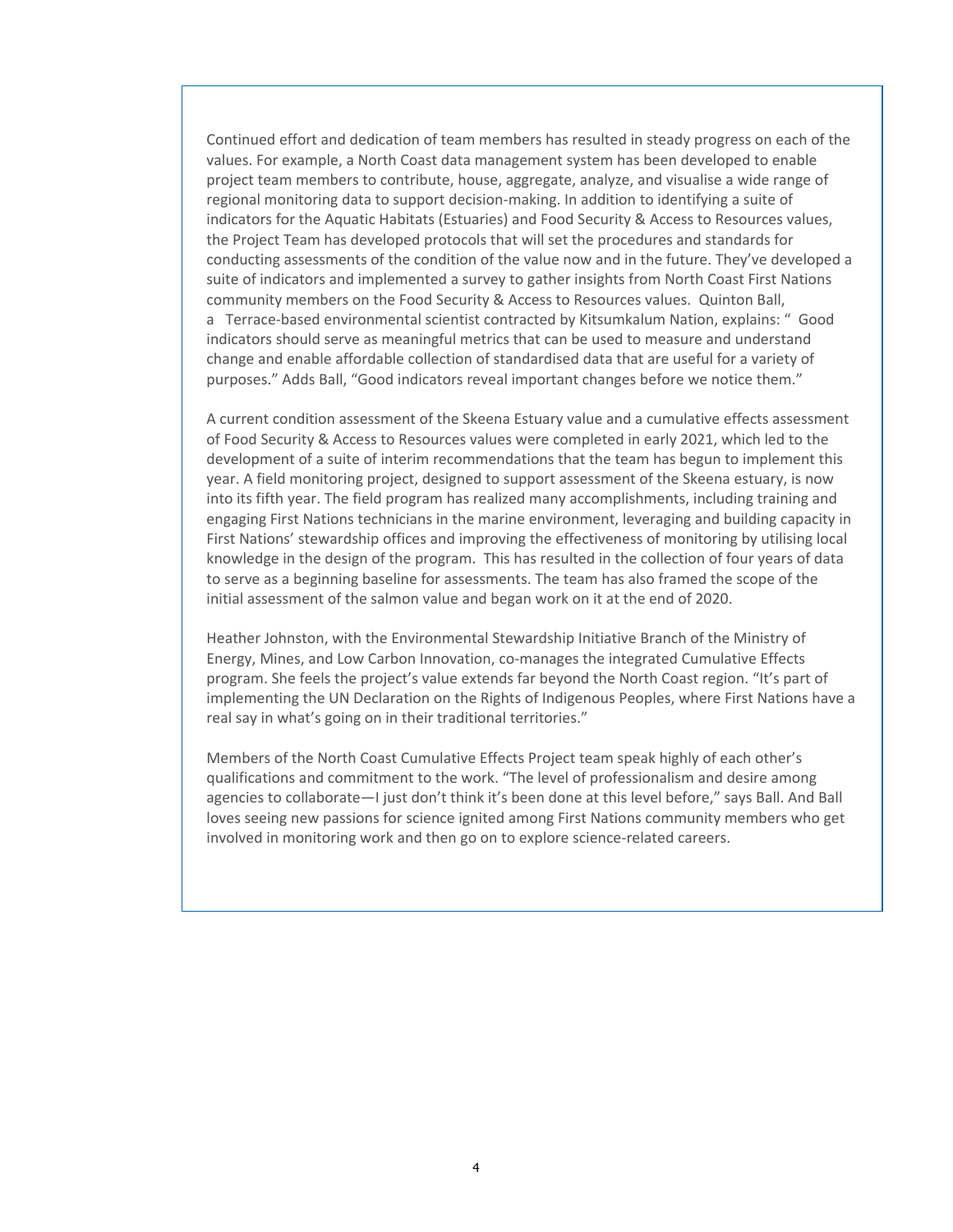

5